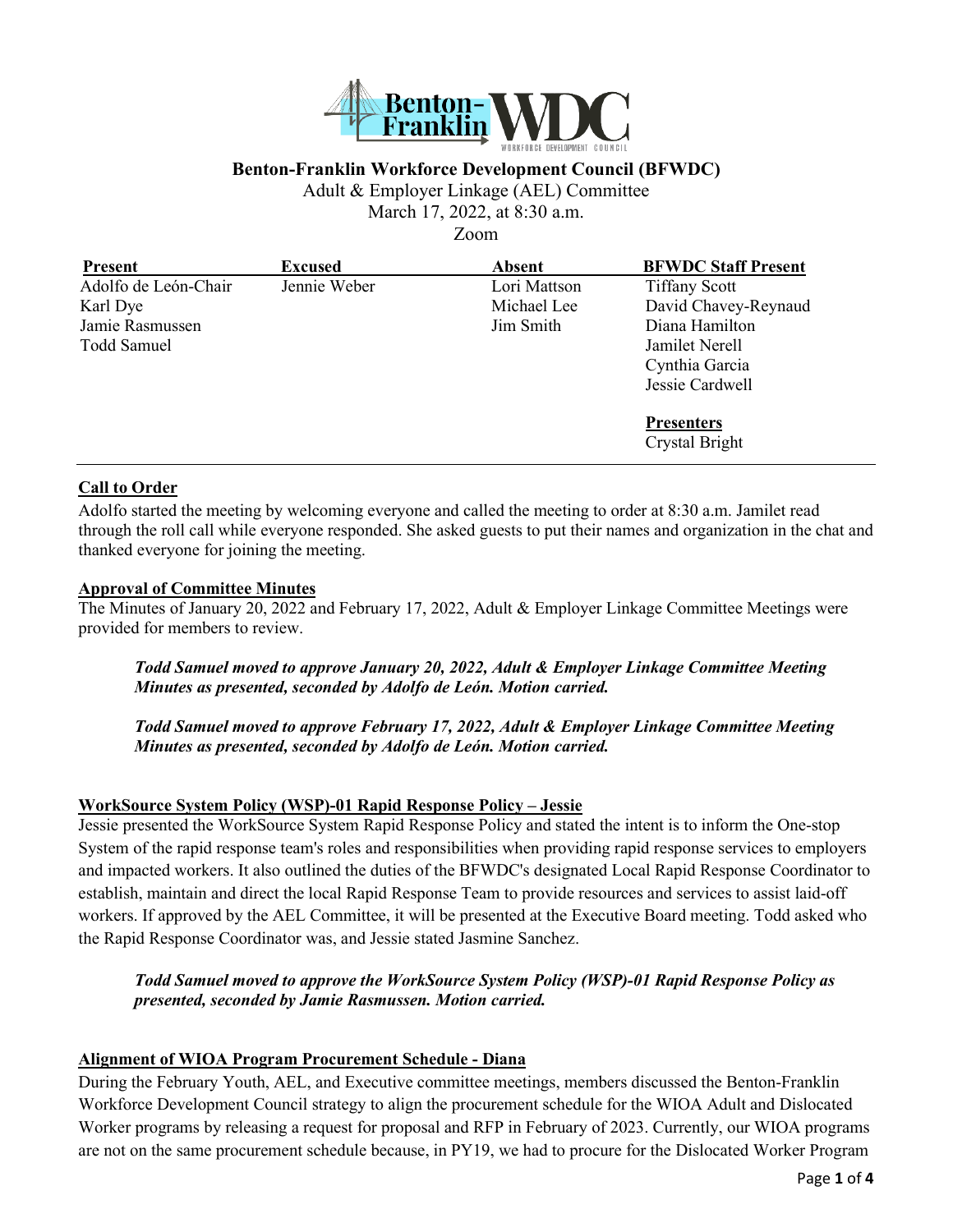separately when the service provider was not meeting case management expectations and performance outcomes. Administratively, this approach streamlines our resources, and it's an effective use of the board's time since board members are needed to participate on the RFP review committee. Additionally, WIOA regulations do not establish timeframes for boards to procure WIOA contracts. The AEL committee members in attendance for the February meeting supported the procurement schedule realignment. However, due to the low attendance, they wanted to allow additional members to hear our procurement strategy.

## **WIOA Title 1 PY22 Adult & Dislocated Worker Service Provider Extension to Career Path Services– Diana**

The BFWDC staff would like to recommend extending the WIOA Adult and Dislocated Worker service provider contracts to Career Path Services (CPS) for another program year based on their following accomplishments:

- CPS has continued to develop new strategies throughout the program year to provide alternative ways for customers to access services and engage with program participants to assist them in attaining their goals.
- The BFWDC also received letters from the Employment Security Department recognizing CPS for their positive performance outcomes in the Adult and Dislocated Worker programs through December of 2021.
- State monitors reviewed the Adult and Dislocated Worker Program Files during their PY20 annual monitoring visit and found no disallowed costs or findings. These results showed CPS's quality work when providing case management services to program participants and working with employers to meet their hiring needs.

Should this motion be approved, your recommendation will be presented to the Executive Committee.

## *Todd Samuel moved to approve the WIOA Title I PY22 Adult Service Provider Extension to Career Path Services as presented, seconded by Jamie Rasmussen. Motion carried.*

# *Todd Samuel moved to approve the WIOA Title I PY22 Dislocated Worker Service Provider Extension to Career Path Services as presented, seconded by Adolfo de León. Motion carried.*

# **EcSA Round 2 Funding Subrecipient Award to Career Path Services - Jamilet**

Jamilet shared that the state will BFWDC staff recommend to the Adult/Employer Linkage Committee to award the continuation of EcSA funding to subrecipient CPS to provide direct service delivery for the timeline of April 1, 2022, to June 30, 2023, in the amount of \$245,372.00. The BFWDC staff recommendation is based on the following (in no order of significance):

- CPS has demonstrated knowledge of serving rural communities and established strategic and meaningful relationships with community leaders to increase awareness of EcSA services;
- CPS program outcomes demonstrate the impact all EcSA participants served to date;
- On June 25, 2019, the BFWDC Executive Board approved the motion to Sole Source the EcSA Contract to Career Path Services (CPS) as recommended by the Adult/Employer Linkage committee following guidance from the BFWDC's Procurement and Selection of One-Stop Operators and Service Providers Policy No: 2015-34.

Todd asked if there would be a different strategy with this round of funding when providing services. Jamilet said they are looking to expand services into Benton County as the pilot EcSA Round 1 demonstrated that these is a need in other rural communities outside of Franklin county; she will report when she hears back from the state if it is a go. She also stated there will be an slight increase in training placements and enrollments; the main focus will be employment placements.

## *Todd Samuel moved to approve the EcSA Round 2 Funding Subrecipient Award to Career Path Services to Career Path Services as presented, seconded by Adolfo de León. Motion carried.*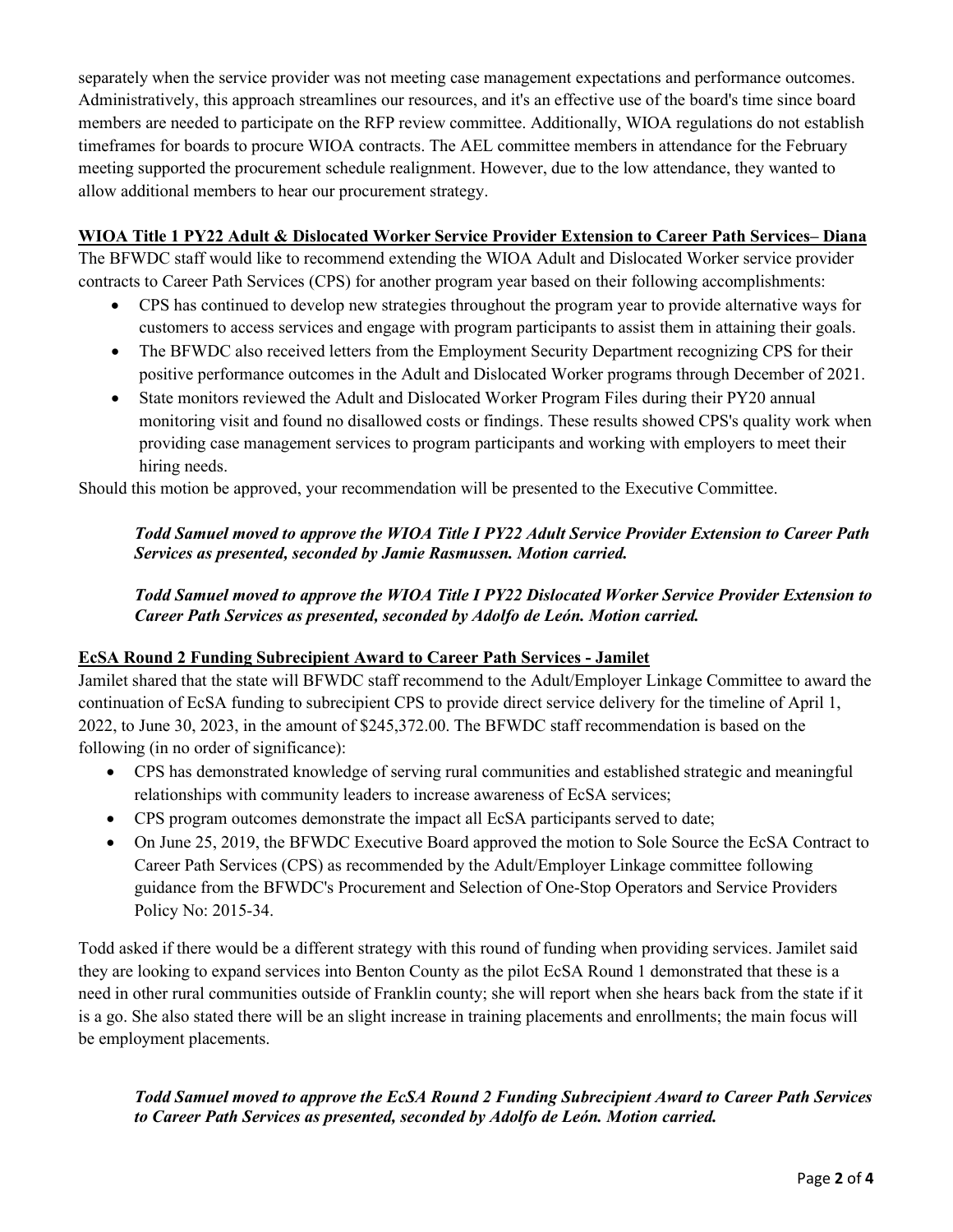# **Outreach to Historically Disadvantaged Communities (OHDC) Introduction – Jamilet**

The BFWDC set a goal last year to request to provide a proposal a competitive proposal to the Washington State Commerce agency. We were awarded half a million dollars, and as of March, we have fully executed the contract to provide outreach to historically disadvantaged communities. Locally, we call it "Together We Rise," Our project has three different phases. The first phase is research and collaboration with our partners and system partners, including anyone in Benton and Franklin counties serving any disadvantaged population. Second, we will use strategies learned from this research and create an outreach plan to connect customers and refer to appropriate local services within WorkSource and TC Futures. The second phase is about all implementations. Third, we will mitigate a sustainable partnership plan and publish lessons-learned research results. We want to provide something meaningful not only for our system partners but also to any agency anywhere in the world that can benefit from what we did locally as far as the research and implementation.

Jamilet also mentioned that we are hiring a Communications Coordinator to serve this grant and encouraged meeting attendees to refer anyone they know that may be interested.

### **Liaison Report – David**

David shared details of the Liaison Report:

WorkSource Columbia Basin

- We are in a seasonal dip on the employment side of things, which is historically typical.
- We are seeing UI traffic come into the center. As we get into winter layoffs, weather can impact traffic to the center. There should be an increase in traffic with the weather getting better.
- We are still down in staff-assisted job seeker as well as staff assistance services to job seekers in comparison to pre-pandemic levels.
- WorkSource Columbia Basin (WSCB) is now offering a Grow with Google certificate pilot, a free service to customers being piloted by Employee Security Department (ESD) through AmeriCorp.

TC Futures

- The figures in this report will change to program year data (July1-June 30) rather than calendar year (January 1-December 31) data.
- TC Futures traffic numbers are all customers who walk into TC Futures.
- TC Futures total youth enrolled are those customers enrolled in the Out of School Youth Program and/or the Open Doors program.

WIOA Programs

- We are at 92% of the total served monthly participant target and 82% employed monthly exit target.
- Business Services collaborated with a couple of hiring events:
	- o Fred Meyer- 22 individuals hired
	- o Total Employment and Management (TEAM)- 15 individuals hired

David explained this report is shared across our workforce system network, uploaded to the BFWDC website monthly, posted on Facebook and LinkedIn.

### **WorkSource Columbia Basin (WSCB) Update – Crystal**

Crystal shared some of the highlights from WSCB:

- In partnership with the BFWDC, WWA, and ESD, WSCB hosted two individuals working on the WIT replacement to be able to share what WSCB's wish list is for the new system. They focused on the customer experience and staff input. This visit went well.
- WSCB Business Services team is working hard with local businesses to promote hiring and how to market open positions.